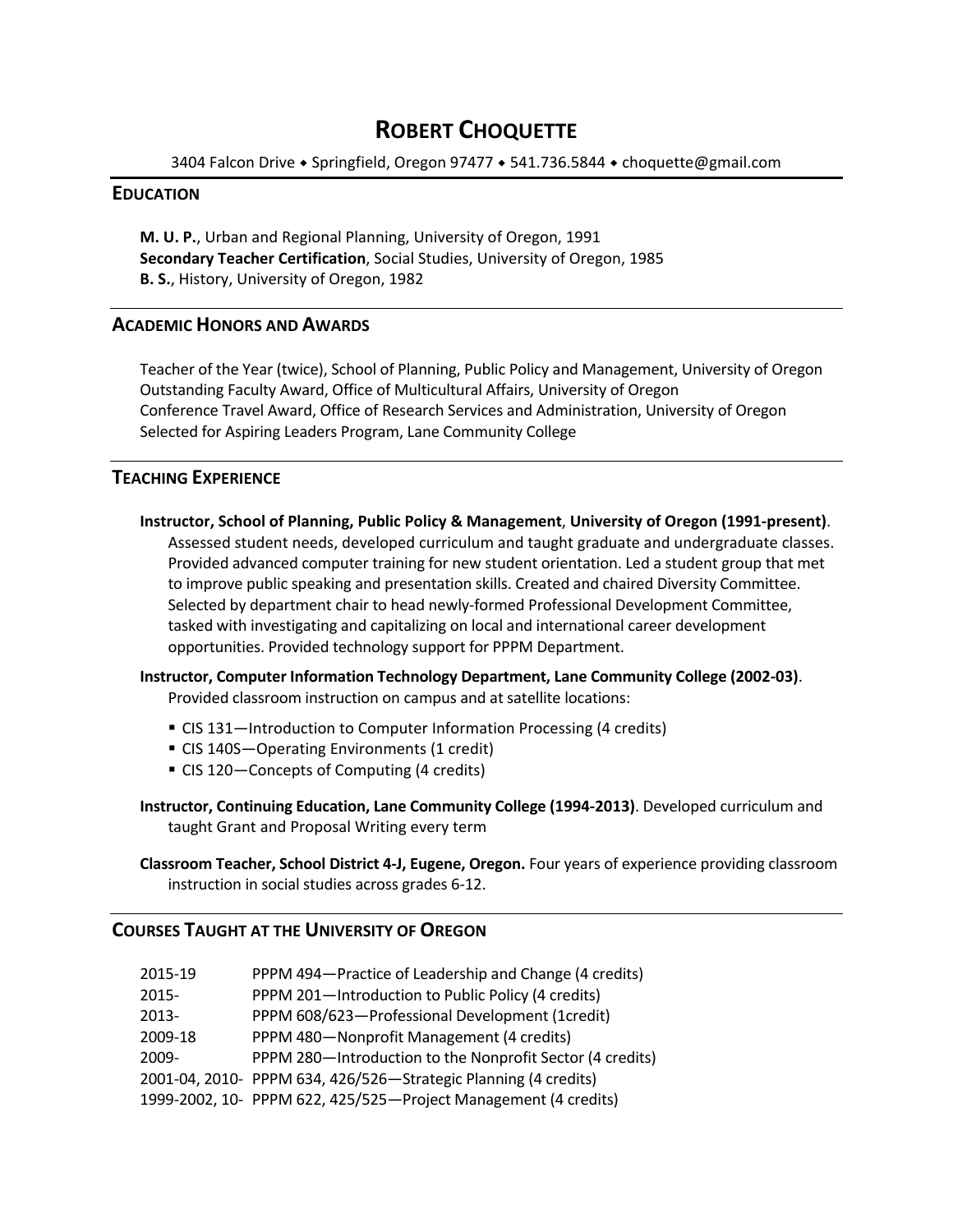| PPPM 422/522-Grant Writing (1 credit)                          |
|----------------------------------------------------------------|
| PPPM 607-Planning and Public Policy Communications (2 credits) |
| PPPM 405-Senior Paper / Thesis (2 terms - 9 credits)           |
| PPPM 610-Planning Analysis Lab (1 credit)                      |
| PPPM 630-Computers in Planning and Public Policy (3 credits)   |
| PPPM 410/510-Advanced Grant Writing (4 credits)                |
| PPPM 608-Community Planning Workshop (5 credits)               |
| PPPM 410/510-Introduction to Spreadsheet Analysis (1 credit)   |
| PPPM 410/510-Citizen Involvement (4 credits)                   |
| PPPM 410/510-Advanced Spreadsheet Analysis (1 credit)          |
| PPPM 410/510-Introduction to Report Production (1 credit)      |
| PPPM 410/510-Advanced Report Production (1 credit)             |
| PPPM 410/510-Introduction to Presentation Graphics (1 credit)  |
| PPPM 410/510-Microsoft Office Integration (1 credit)           |
| PPPM 410/510-Introduction to the Internet (1 credit)           |
|                                                                |

## **HIGHLIGHTS OF ACADEMIC AND OTHER PROFESSIONAL EXPERIENCE**

# **Graduate Program Coordinator, School of Planning, Public Policy and Management, University of**

**Oregon, Eugene, Oregon (2014‐).** Support potential graduate students through initial interest in our graduate programs through acceptance and graduation.

- **Meet with visiting prospective graduate students**
- **The Track, correspond with and support inquiries and applicants for three graduate programs** and certificate program
- Help coordinate GTF and scholarship offers
- **Coordinate graduate open houses**
- **•** Develop resources for applicants
- Review and update brochures and their distribution
- **Review, update and maintain web pages**
- **Coordinate outreach efforts to attract program applicants**

#### **Program Manager, Sustainable City Year Program, Sustainable Cities Initiative, University of**

**Oregon, Eugene, Oregon (2012‐14).** Direct the Sustainable City Year program which partners with a different Oregon community, harnessing 500+ students across 10+ disciplines, to give 60,000+ hours of work addressing sustainability issues and projects.

- **Developed and maintained relations with Oregon cities**
- Coordinated the application and selection process for SCYP partner cities
- Recruited faculty to participate in SCYP, matching courses throughout the university and at other OUS institutions with projects proposed by the partner city
- Served as the main point of contact for the SCYP partner city and for the professors involved in the program. Ensured that faculty, students, and city staff has the information and resources they need for a successful SCYP partnership. Arrange meetings and develop scope of work documents for each SCYP course
- Recruited and worked closely with student employees from SCYP courses who prepare and compile reports as part of the SCYP projects
- **E** Edited and formatted SCYP reports for submission to the city, along with handling communication regarding SCYP contracts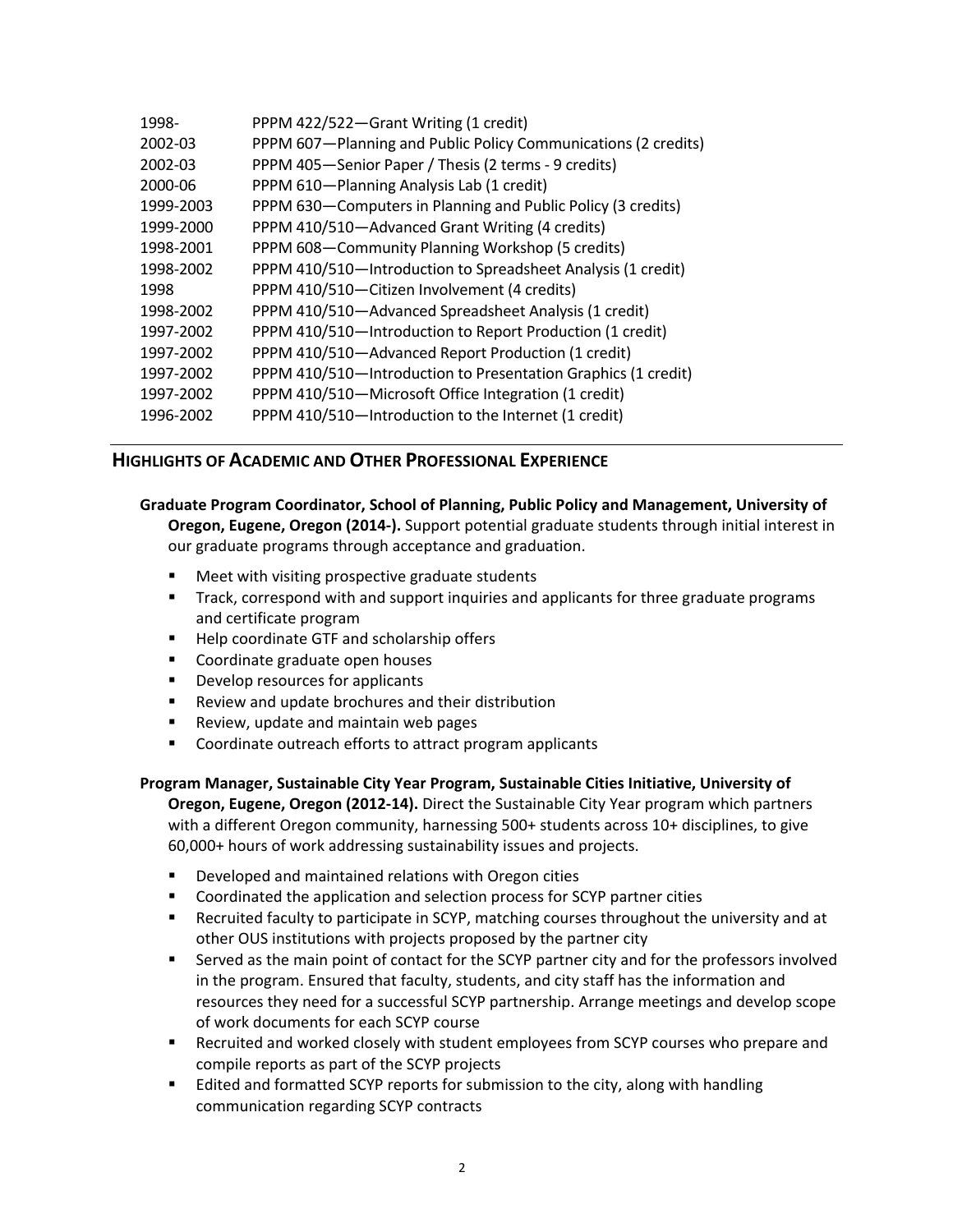- Supervised SCY student staff (may include a Graduate Teaching Fellow and other hourly or volunteer student workers)
- Gave presentations about SCYP to organizations in the partner city, potential partner cities, legislators, academic classes, and conferences

**Director, Project ShIFT (Shaping Inclusion through Foundational Transformation), Disability Resources, Lane Community College, Eugene, Oregon (2009‐2011)**. ShIFT engages disability services professionals at 26 colleges and universities across the US in adopting a social model of service delivery for students with disabilities, and implementing universal design for instruction.

- Supervised all project activities including program planning, participant tracking, evaluation, and reporting
- Hired, trained, supervised and evaluate project staff
- Planned yearly one-week Summer Institute conference for 30-50 participants and staff from across US
- **•** Developed application system for selecting ShIFT participants
- **Provided technical assistance to participants using web conferencing software**
- Assessed and monitored participants' progress in implementing new techniques to use in working with students with disabilities
- Facilitated meetings with staff, participants, students, college administrators, national colleagues
- Knowledgeable in social model of disabilities and universal design for instruction
- Managed three-year, \$1.05 million Federal grant, including budget management and grant compliance

## **Assistant Director, Community Planning Workshop, University of Oregon (1991‐2001).** Experiential

learning program in PPPM Department. Led student teams in projects based in communities across Oregon through the complete project management lifecycle. Promoted to assistant director, responsible for client contact, program promotion and contract negotiation.

- **Marketed program to potential new clients, managed relationships with clients**
- **Project manager and mentor for 150 students on over 40 projects**
- **•** Organized and facilitated focus groups, community surveys and meetings
- **EXECOORDINATED STATES EXECOORDING** COORDINGS
- **EXECOORDINATED SEARCH COMMITTEES AND HIRE AND THE COORDINATES IN COORGIST**
- **Managed organizational budget in excess of \$1 million per year**

## **Acting Director, University of Oregon Survey Research Laboratory (2003‐2005)**. Resource for

faculty and students involved in survey-related research, specializing in telephone surveys. Operated a 24‐station call center, utilized Computer‐assisted Telephone Interviewing (CATI) software. Responsibilities included organizational leadership, project management, strategic planning, program development and training, fiscal and administrative oversight, client recruitment, management of multiple research projects, and personnel management.

- Marketed our research services to potential clients, managed relationships with clients
- **Principal investigator overseeing work of five project managers**
- Wrote proposals in response to RFPs, and conducted contract negotiations
- **Developed research design, survey instrument, sampling frame, data collection and** reduction, analysis, interpretation and final reporting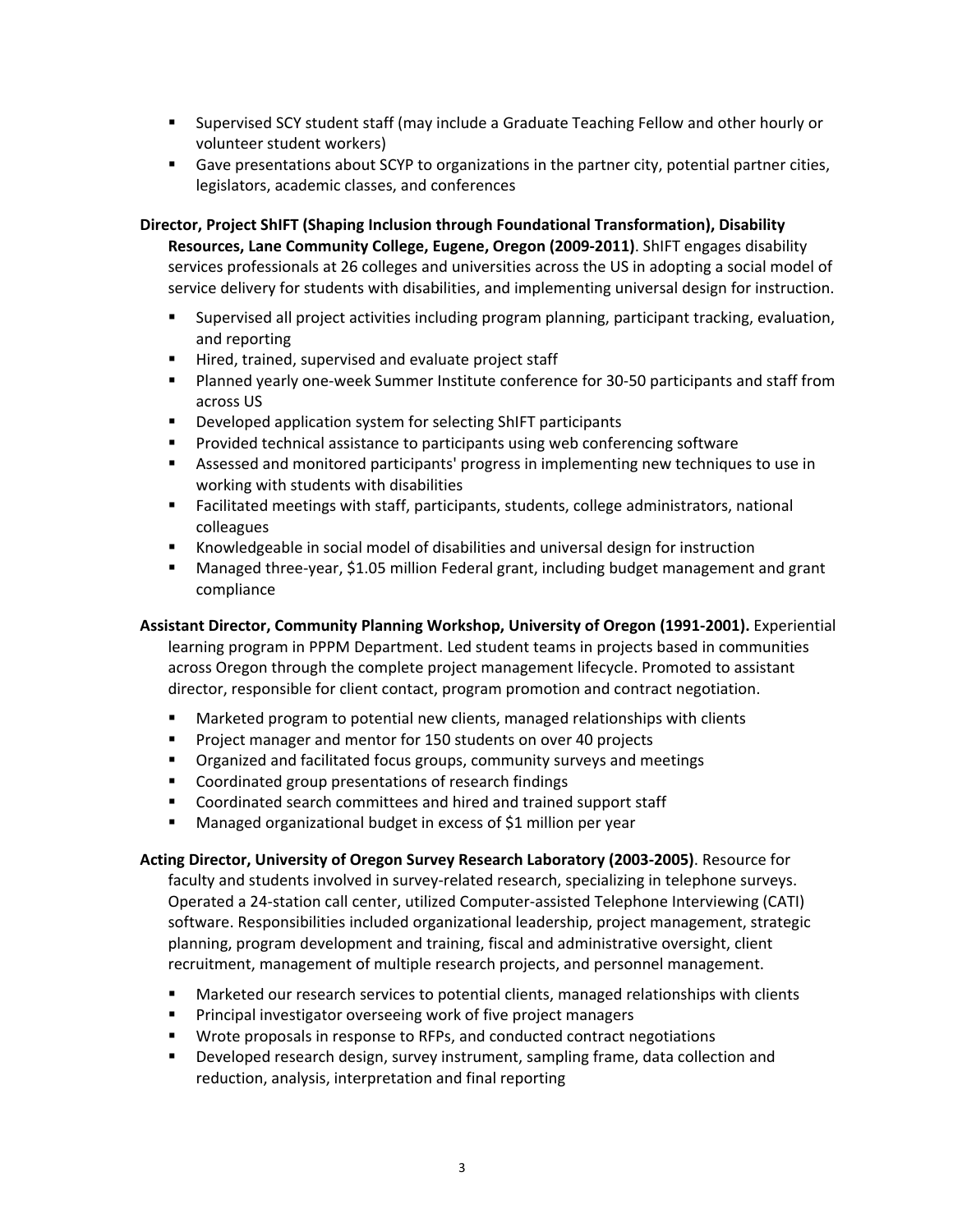- Supervised and trained call center staff, project managers and IT support: 50-90 full- and part‐time employees
- **Managed multiple, complex projects on time and within budget**
- Diagnosed problems and developed proactive strategies to address future issues
- **EXECONDUCTED EXECONDER** Conducted training and professional development for staff
- **Managed \$1 million yearly budget**

**Director, Professional Development Services, International Society for Technology in Education, Eugene, Oregon (2006‐2008)**. Responsible for promoting and managing the delivery of professional development services in school, districts, and state agencies across the US and internationally to integrate technology in the K‐12 classroom.

- Evaluated and selected appropriate applications to facilitate online learning, including learning management systems and web conferencing software
- Marketed professional development services to schools, districts, and states nationwide. We focused on enhancing the use of technology for teachers, technology coordinators, and school administrators
- Oversaw the work of five project managers and 30 consultants from across the US
- **Promoted ISTE initiatives and programs to potential new clients at schools across US, and** managed client relationships
- Developed, designed and delivered webinar series that generated \$100,000 in revenue
- Planned high-quality educational programs based on expertise in the areas of K-12 education, and developed models for program delivery through online, face‐to‐face and mentor‐supported learning
- Built and sustained collaborations with nonprofit educational organizations, foundations, schools, government agencies, universities, and multinational corporations
- **Administered a Graduate Certificate in Administration and Supervision through a** partnership with Johns Hopkins University
- Managed committees across the US that developed content for multiple conference sessions at the National Educational Computing Conference (NECC)
- Managed \$3.75 million yearly budget, including ~\$2 million a year in grant funding

#### **Professional Trainer, Business and Industry Services, Lane Community College (1994‐2003).**

Developed and conducted Project Management Certificate Program for businesses and individual students. Also provided on‐site trainings in project management, and all Microsoft Office computer applications, at local businesses, such as:

- PacificSource Monaco Coach Hynix
- 
- Invitrogen Marathon Marathon EWEB
	-

- -
- Weyerhaeuser Centennial Bank SUB
- -
- 
- 
- Sony Papé Group Papé AT&T
- Symantec US Forest Service City of Springfield
	-

#### **Training Director, Resource Assistance to Rural Environments Program, University of Oregon (1994‐**

**2001).** Assessed training needs and developed, coordinated, and conducted training and orientation for AmeriCorps members in rural areas across Oregon. Event planning included housing, food and recognition banquet for 30 participants. Developed curriculum and provided monthly follow‐up training sessions. Provided mentoring and individual technical assistance to participants throughout rural Oregon. Evaluated and purchased computers for statewide program.